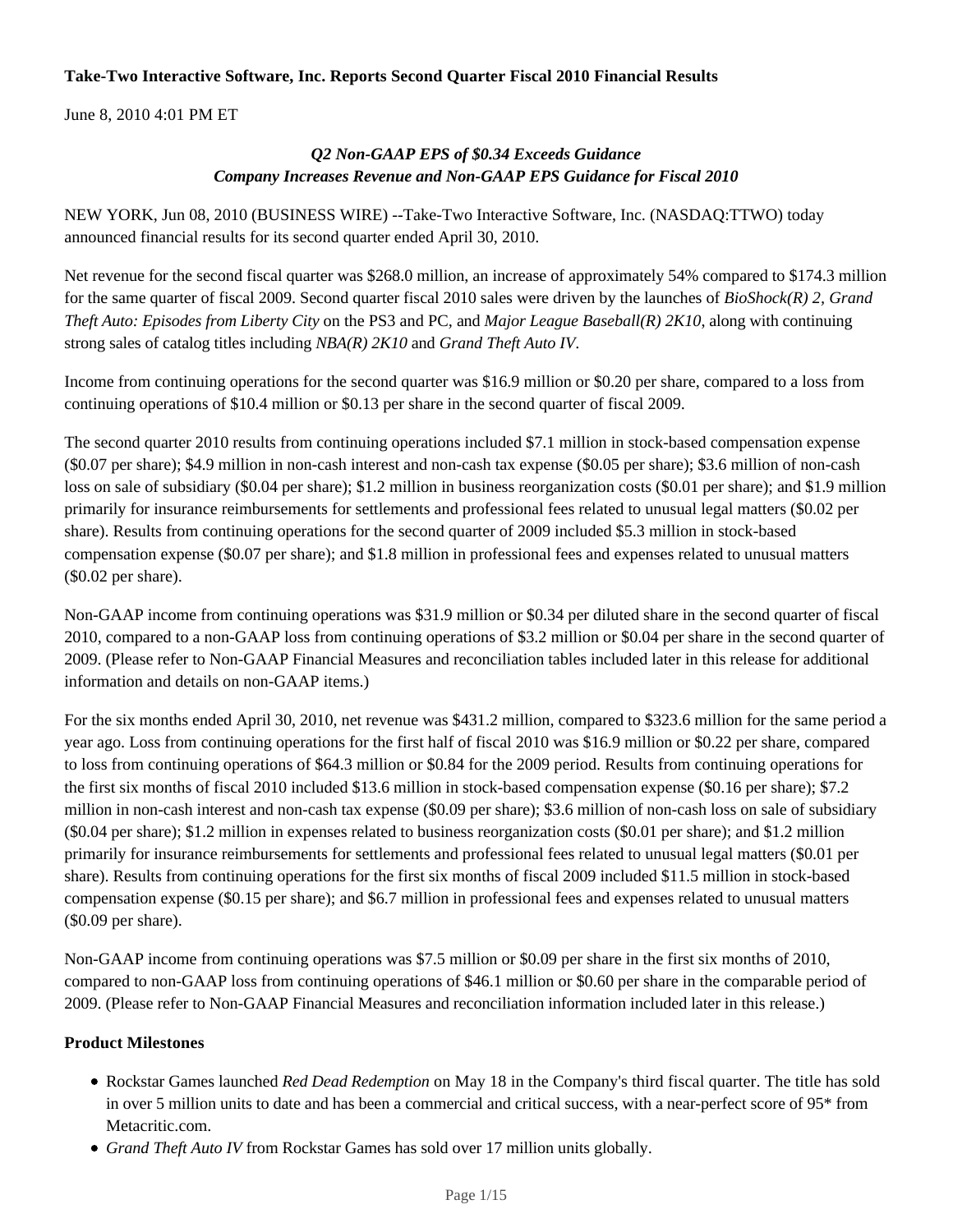## **Product Highlights**

- 2K Games announced that *Mafia(R) II* for the Xbox 360, PlayStation 3 and Windows PC is planned for release on August 24, 2010 in North America and on August 27, 2010 internationally.
- 2K Games released *Sid Meier's Civilization(R) Revolution(TM)* as a launch title for the Apple iPad.
- 2K Play today announced *New Carnival Games(R)* for Wii and DS, the newest entry in its hit franchise that has sold over 6 million units. The title is planned for release this fall. The original *Carnival Games* title is the #3 selling third-party title of all time on the Wii according to The NPD Group\*\*.
- 2K Play announced a number of new Nickelodeon products, including titles based on the popular *Dora the Explorer* and *Go, Diego, Go!* television series.
- 2K Games announced that *XCOM(R)*, the re-imagining of one of gaming's most storied and beloved franchises, is currently in development at 2K Marin exclusively for the Xbox 360 and Windows PC.

## **Financial Guidance**

Take-Two is providing initial guidance for the third quarter ending July 31, 2010 and fourth quarter ending October 31, 2010, and is increasing its guidance for the fiscal year ending October 31, 2010 to reflect the successful launch of *Red Dead Redemption* and the Company's better than expected second quarter results.

- *L.A. Noire, Mafia II* and *Sid Meier's Civilization V* are planned for releasein the fourth quarter of fiscal 2010; and
- The launch of *Max Payne 3* has been moved out of fiscal 2010.

|                                                                                                                                     | Third quarter<br>ending 7/31/2010 | <b>Fourth quarter</b><br>ending 10/31/2010 | <b>Fiscal year</b><br>ending 10/31/2010 |
|-------------------------------------------------------------------------------------------------------------------------------------|-----------------------------------|--------------------------------------------|-----------------------------------------|
| Revenue                                                                                                                             | \$250 to \$300 million            | \$200 to \$250 million                     | \$880 to \$980 million                  |
| <b>Non-GAAP EPS from</b><br>continuing operations                                                                                   | $$(0.10)$ to $$(0.20)$            | $$(0.10)$ to $$(0.20)$                     | $$(0.10)$ to $$(0.30)$                  |
| <b>Stock-based</b><br>compensation<br>expense per share (a)                                                                         | \$0.15                            | \$0.07                                     | \$0.39                                  |
| Non-cash interest<br>expense related to<br>convertible debt (b)                                                                     | \$0.02                            | \$0.02                                     | \$0.09                                  |
| <b>Business restructuring</b><br>costs, non-cash loss on<br>sale of subsidiary, and<br>expenses related to<br>unusual legal matters | \$0.01                            | \$0.01                                     | \$0.07                                  |
| Non-cash tax expense                                                                                                                | \$0.01                            | \$0.01                                     | \$0.06                                  |

(a) The Company's stock-based compensation expense for the third and fourth quarters and fiscal year 2010 includes the cost of approximately 2 million stock options and 1.5 million shares previously issued to ZelnickMedia that are subject to variable accounting. Actual expense to be recorded in connection with these options and shares is dependent upon

several factors, including future changes in Take-Two's stock price.

The Company adopted a new accounting standard in the first quarter of fiscal 2010 that requires convertible debt to be bifurcated into debt and equity components. As a result of the new standard, the Company has begun to record

(b) non-cash interest expense on its convertible notes, in addition to the interest expense already recorded for coupon payments.

Key assumptions and dependencies underlying the Company's guidance include continued consumer acceptance of the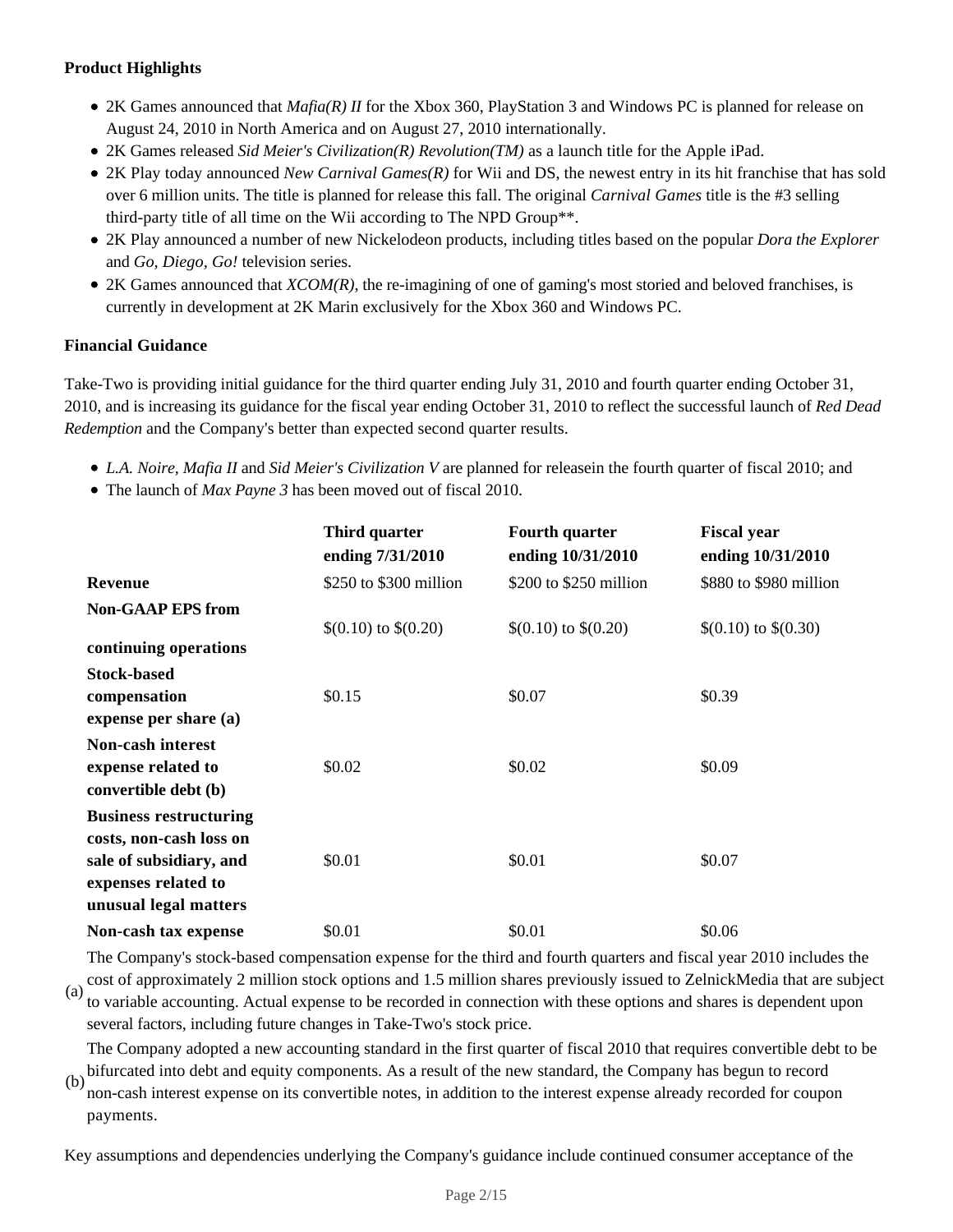Xbox 360, PlayStation 3 and Wii; the ability to develop and publish products that capture market share for these current generation systems while continuing to leverage opportunities on certain prior generation platforms; the timely delivery of the titles detailed in this release; as well as no significant changes in foreign exchange rates.

## **Product Releases**

The following titles shipped in the second quarter of fiscal 2010:

| <b>Title</b>                                                            | <b>Platform</b>                               |
|-------------------------------------------------------------------------|-----------------------------------------------|
| BioShock 2                                                              | Xbox 360, PS3, PC                             |
| BioShock 2: Rapture Metro Pack (DLC)                                    | Xbox 360, PS3, PC                             |
| <b>BioShock 2: Sinclair Solutions Tester Pack (DLC)</b>                 | Xbox 360, PS3, PC                             |
| Borderlands: The Secret Armory of General Knoxx (DLC) Xbox 360, PS3, PC |                                               |
| Grand Theft Auto: Episodes from Liberty City                            | PS3, Games for Windows $(R)$ -LIVE            |
| Grand Theft Auto: The Lost and Damned (DLC)                             | PlayStation(R)Network, Games for Windows-LIVE |
| Grand Theft Auto: The Ballad of Gay Tony (DLC)                          | PlayStation(R)Network, Games for Windows-LIVE |
| Major League Baseball $(R)$ 2K10                                        | Xbox 360, PS3, PS2, PSP, Wii, DS, PC          |
| <b>Sid Meier's Civilization Revolution</b>                              | iPad                                          |

The following titles shipped to date in the third quarter of fiscal 2010:

| <b>Title</b>                      | <b>Platform</b> |
|-----------------------------------|-----------------|
| Red Dead Redemption Xbox 360, PS3 |                 |

Take-Two's lineup of key titles announced to date for the remainder of fiscal 2010 includes:

| <b>Title</b>                         | <b>Platform</b>   |
|--------------------------------------|-------------------|
| L.A. Noire                           | Xbox 360, PS3     |
| $Mafia(R)$ II                        | Xbox 360, PS3, PC |
| NBA(R) 2K11                          | <b>TBA</b>        |
| $NHL(R)$ $2K11$                      | Wii               |
| <b>New Carnival Games</b>            | Wii. DS           |
| Sid Meier's Civilization( $R$ ) V PC |                   |

#### **Management Comment**

Strauss Zelnick, Chairman of Take-Two, stated, "Our better than expected second quarter results reflect the solid performance of our triple-A titles and continued strength of our catalog business. The successful worldwide launch of *Red Dead Redemption* reflects the unparalleled creative talent that is a distinguishing strength of Take-Two, and the title has set new benchmarks for quality and innovation. We are incredibly proud of our creative teams and their success in delivering some of the best interactive entertainment experiences. We have raised our outlook for 2010 to reflect these achievements."

Ben Feder, Chief Executive Officer of Take-Two, commented, "The successful diversification of our portfolio and the ability to leverage our proven franchises has enabled Take-Two to strengthen its position as an industry leader. Our core business continues to gain momentum, and Rockstar's *Red Dead Redemption* is proving to be a hit. We'll continue to build upon this success in the second half of our fiscal year with the release of several titles from our proven franchises, including *Mafia II*, *Sid Meier's Civilization V*, *NBA 2K11* and *New Carnival Games*."

#### **Conference Call**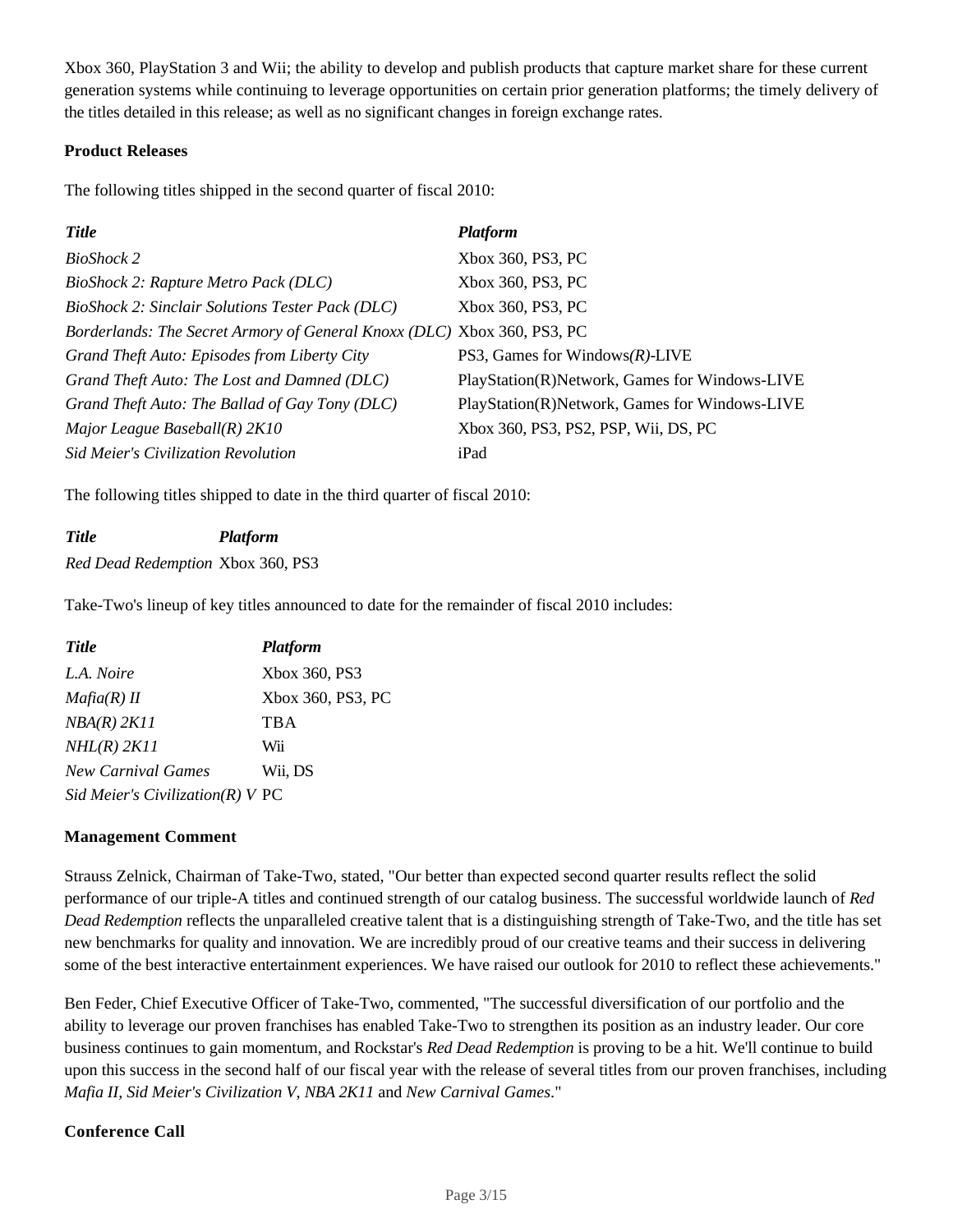Take-Two will host a conference call today at 4:30 p.m. Eastern Time to review these results and discuss other topics. The call can be accessed by dialing (877) 407-0984 or (201) 689-8577. A live listen-only webcast of the call will be available by visiting http://ir.take2games.com and a replay will be available following the call at the same location.

## **Non-GAAP Financial Measures**

In addition to reporting financial results in accordance with U.S. generally accepted accounting principles (GAAP), the Company uses non-GAAP measures of financial performance that exclude certain non-recurring or non-cash items. Non-GAAP gross profit, income (loss) from continuing operations, net income (loss) and earnings (loss) per share are measures that exclude certain non-recurring or non-cash items and should be considered in addition to results prepared in accordance with GAAP. They are not intended to be considered in isolation from, as a substitute for, or superior to, GAAP results. These non-GAAP financial measures may be different from similarly titled measures used by other companies.

The non-GAAP measures exclude the following items from the Company's statements of operations:

- Stock-based compensation;
- Business reorganization, restructuring and related expenses;
- Gain (loss) on sale of subsidiaries;
- Professional fees and expenses associated with unusual legal and other matters;
- Non-cash interest expense related to convertible debt; and
- Non-cash tax expense for the impact of deferred tax liabilities associated with tax deductible amortization of goodwill and the impact of the cancellation of stock options.

In addition, the Company may consider whether other significant non-recurring items that arise in the future should also be excluded from the non-GAAP financial measures it uses.

The Company believes that these non-GAAP financial measures, when taken into consideration with the corresponding GAAP financial measures, are important in gaining an understanding of the Company's ongoing business. These non-GAAP financial measures also provide for comparative results from period to period. Therefore, the Company believes it is appropriate to exclude certain items as follows:

## *Stock-based compensation*

The Company does not consider stock-based compensation charges when evaluating business performance and management does not contemplate stock-based compensation expense in its short and long-term operating plans. The Company places greater emphasis on stockholder dilution than accounting charges when assessing the impact of stock-based equity awards.

## *Business reorganization, restructuring and related expenses*

From time to time, the Company may engage in business reorganization and restructuring activities, which may result in costs related to severance, asset write-offs and associated professional fees. The Company does not engage in reorganization activities on a regular basis and therefore believes it is appropriate to exclude business reorganization, restructuring and related expenses from its non-GAAP financial measures.

## *Gain (loss) on sale of subsidiaries*

The Company recognized a non-cash loss on the sale of a subsidiary in the second quarter of fiscal 2010. The Company does not engage in sales of subsidiaries on a regular basis and therefore believes it is appropriate to exclude such gains (losses) from its non-GAAP financial measures.

#### *Professional fees and expenses associated with unusual legal and other matters*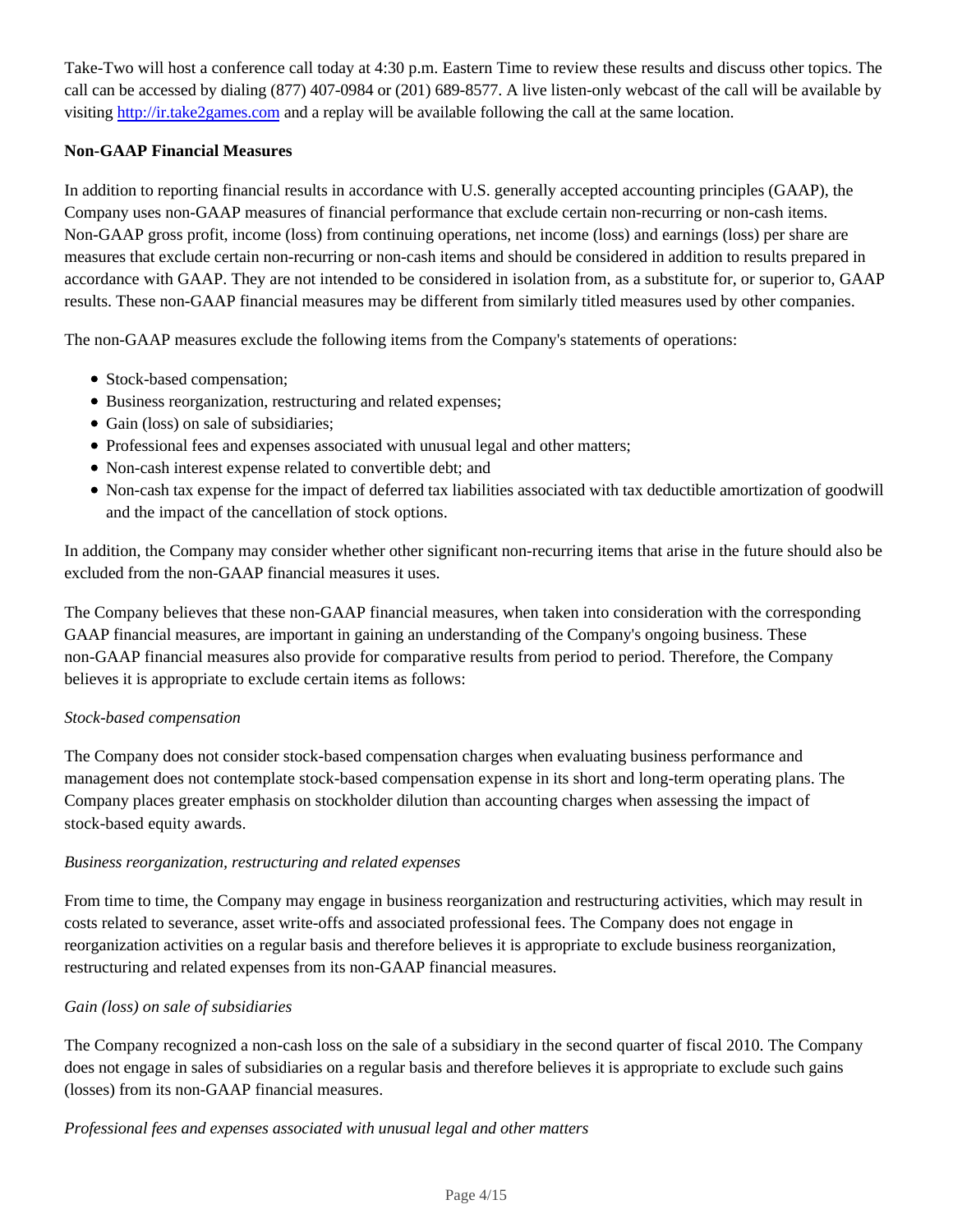The Company has incurred significant legal and other professional fees associated with both the investigation of its historical stock option granting practices and the Company's responses to related governmental inquiries and civil lawsuits. One of management's primary objectives is to bring conclusion to its outstanding legal matters. The Company continues to incur expenses for professional fees and has accrued for legal settlements that are outside its ordinary course of business. As a result, the Company has excluded such expenses from its non-GAAP financial measures.

## *Non-cash interest expense related to convertible debt*

The Company adopted a new accounting standard in the first quarter of fiscal 2010 that requires convertible debt to be bifurcated into debt and equity components. As a result of the new standard, the Company has begun to record non-cash interest expense on its convertible notes, in addition to the interest expense already recorded for coupon payments. The Company excludes the non-cash portion of the interest expense from its non-GAAP financial measures because these amounts are unrelated to its ongoing business operations.

# *Non-cash tax expense for the impact of deferred tax liabilities associated with tax deductible amortization of goodwill and the impact of the cancellation of stock options*

The Company recorded non-cash tax expense for the impact of deferred tax liabilities associated with tax deductible amortization of goodwill and the impact of the cancellation of stock options. Due to the nature of the adjustment as well as the expectation that it will not have any cash impact in the foreseeable future, the Company believes it is appropriate to exclude this expense from its non-GAAP financial measures*.*

## *EBITDA and Adjusted EBITDA*

Earnings (loss) before interest, taxes, depreciation and amortization ("EBITDA") is a financial measure not calculated and presented in accordance with U.S. GAAP. Management uses EBITDA adjusted for business reorganization and related expenses ("Adjusted EBITDA"), among other measures, in evaluating the performance of the Company's business units. Adjusted EBITDA is also a significant component of the Company's incentive compensation plans. Adjusted EBITDA should not be considered in isolation from, or as a substitute for, net income/(loss) prepared in accordance with GAAP.

#### *Reclassifications*

Certain prior year amounts have been reclassified to conform to current year presentation.

*\*According to Metacritic.com as of 6/7/10.*

*\*\*According to The NPD Group estimates of U.S. retail video game sales of Wii titles through April 2010.*

## **About Take-Two Interactive Software**

Headquartered in New York City, Take-Two Interactive Software, Inc. is a global developer, marketer and publisher of interactive entertainment software games for the PC, PlayStation(R)3 and PlayStation(R)2 computer entertainment systems, PSP(R) (PlayStation(R)Portable) system, Xbox 360(R) video game and entertainment system from Microsoft, Wii(TM), Nintendo DS(TM), iPhone(TM), iPod(R) touch and iPad. The Company publishes and develops products through its wholly owned labels Rockstar Games and 2K, which publishes its titles under 2K Games, 2K Sports and 2K Play. The Company's common stock is publicly traded on NASDAQ under the symbol TTWO. For more corporate and product information please visit our website at www.take2games.com.

All trademarks and copyrights contained herein are the property of their respective holders.

## **Cautionary Note Regarding Forward-Looking Statements**

The statements contained herein which are not historical facts are considered forward-looking statements under federal securities laws and may be identified by words such as "anticipates," "believes," "estimates," "expects," "intends," "plans,"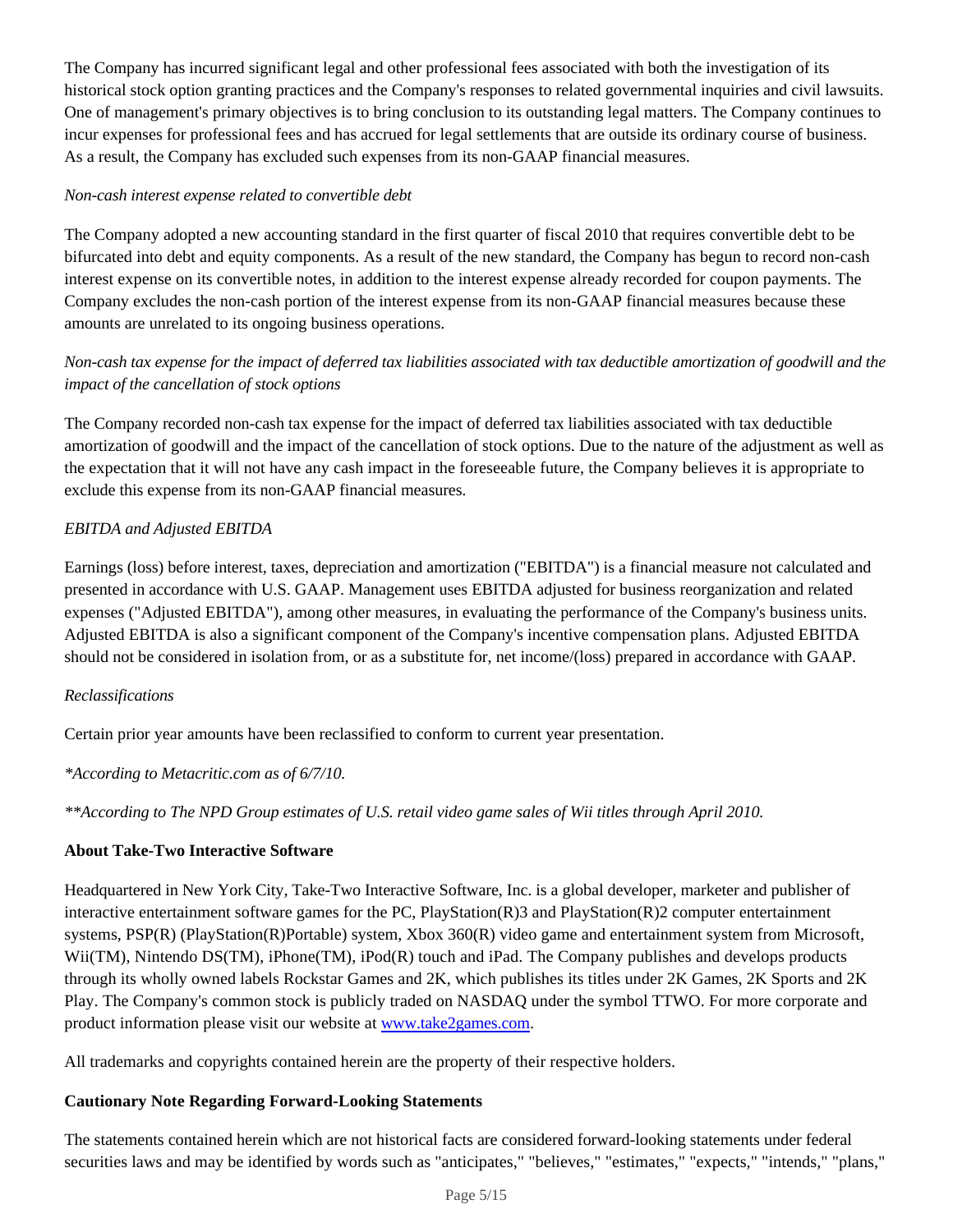"potential," "predicts," "projects," "seeks," "will," or words of similar meaning and include, but are not limited to, statements regarding the outlook for the Company's future business and financial performance. Such forward-looking statements are based on the current beliefs of our management as well as assumptions made by and information currently available to them, which are subject to inherent uncertainties, risks and changes in circumstances that are difficult to predict. Actual outcomes and results may vary materially from these forward-looking statements based on a variety of risks and uncertainties including: our dependence on key management and product development personnel, our dependence on our Grand Theft Auto products and our ability to develop other hit titles for current generation platforms, the timely release and significant market acceptance of our games, the ability to maintain acceptable pricing levels on our games, our ability to raise capital if needed and risks associated with international operations. Other important factors and information are contained in the Company's Annual Report on Form 10-K for the fiscal year ended October 31, 2009, in the section entitled "Risk Factors," as updated in the Company's Quarterly Report on Form 10-Q for the fiscal quarter ended January 31, 2010, and the Company's other periodic filings with the SEC, which can be accessed at www.take2games.com. All forward-looking statements are qualified by these cautionary statements and apply only as of the date they are made. The Company undertakes no obligation to update any forward-looking statement, whether as a result of new information, future events or otherwise.

# **TAKE-TWO INTERACTIVE SOFTWARE, INC. and SUBSIDIARIES CONDENSED CONSOLIDATED STATEMENTS OF OPERATIONS (Unaudited) (in thousands, except per share amounts)**

|                                                                 | Three months ended April 30, |           | <b>Six months ended April</b><br>30, |                       |               |            |  |                            |               |
|-----------------------------------------------------------------|------------------------------|-----------|--------------------------------------|-----------------------|---------------|------------|--|----------------------------|---------------|
|                                                                 | 2010                         |           | 2009                                 |                       |               | 2010       |  | 2009                       |               |
|                                                                 |                              |           |                                      | $(as adjusted)^{(1)}$ |               |            |  | (as)<br>adjusted $)^{(1)}$ |               |
| Net revenue                                                     | \$268,002                    |           |                                      | \$174,250             |               | \$431,240  |  | \$323,601                  |               |
| Cost of goods sold:                                             |                              |           |                                      |                       |               |            |  |                            |               |
| Product costs                                                   | 77,225                       |           |                                      | 57,270                |               | 130,304    |  | 109,033                    |               |
| Software development costs and royalties                        | 40,509                       |           |                                      | 28,012                |               | 77,839     |  | 51,313                     |               |
| Internal royalties                                              | 13,240                       |           |                                      | 9,659                 |               | 15,358     |  | 30,131                     |               |
| Licenses                                                        | 25,805                       |           |                                      | 14,936                |               | 33,636     |  | 22,117                     |               |
| Total cost of goods sold                                        | 156,779                      |           |                                      | 109,877               |               | 257,137    |  | 212,594                    |               |
| Gross profit                                                    | 111,223                      |           |                                      | 64,373                |               | 174,103    |  | 111,007                    |               |
| Selling and marketing                                           | 43,476                       |           |                                      | 29,572                |               | 84,570     |  | 68,243                     |               |
| General and administrative                                      | 24,569                       |           |                                      | 29,897                |               | 53,264     |  | 68,352                     |               |
| Research and development                                        | 12,908                       |           |                                      | 14,759                |               | 28,363     |  | 35,702                     |               |
| Depreciation and amortization                                   | 3,632                        |           |                                      | 4,497                 |               | 7,791      |  | 9,279                      |               |
| Total operating expenses                                        | 84,585                       |           |                                      | 78,725                |               | 173,988    |  | 181,576                    |               |
| Income (loss) from operations                                   | 26,638                       |           |                                      | (14, 352)             | $\mathcal{F}$ | 115        |  | (70, 569)                  |               |
| Interest and other, net                                         | (7,764)                      |           |                                      | (1,513)               | $\mathcal{E}$ | (12,577)   |  | 875                        |               |
| Income (loss) from continuing operations before income<br>taxes | 18,874                       |           |                                      | (15, 865)             | $\mathcal{L}$ | (12, 462)  |  | (69, 694)                  | )             |
| Provision (benefit) for income taxes                            | 1,958                        |           |                                      | (5, 454)              | $\mathcal{C}$ | 4,444      |  | (5, 435)                   |               |
| Income (loss) from continuing operations                        | 16,916                       |           |                                      | (10, 411)             | $\lambda$     | (16,906)   |  | (64,259)                   | $\mathcal{E}$ |
| Income (loss) from discontinued operations, net of taxes        | (158)                        | $\lambda$ |                                      | 331                   |               | (210)      |  | 3,791                      |               |
| Net income (loss)                                               | \$16,758                     |           |                                      | \$(10,080)            | $\mathcal{E}$ | \$(17,116) |  | \$ (60, 468)               | )             |
| Earnings (loss) per share:                                      |                              |           |                                      |                       |               |            |  |                            |               |
| Continuing operations                                           | \$0.20                       |           |                                      | \$ (0.13)             |               | \$0.22     |  | \$ (0.84)                  |               |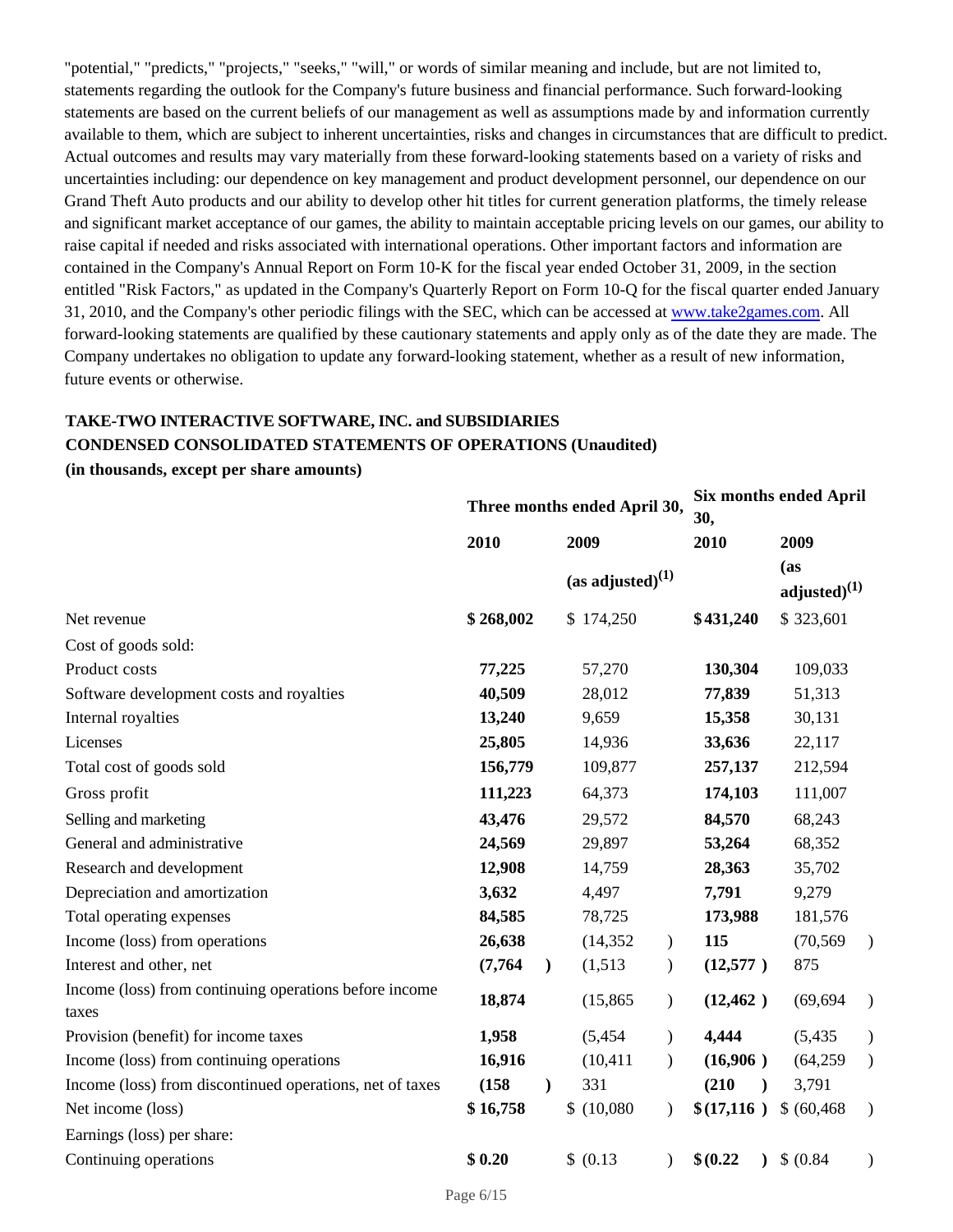| 0.00<br>0.05          |
|-----------------------|
| \$0.22\$<br>\$ (0.79) |
| \$0.22\$<br>\$ (0.84) |
| 0.00<br>0.05          |
| \$0.22\$<br>\$ (0.79) |
|                       |
| 78,518<br>76,341      |
| 78,518<br>76,341      |
|                       |

(1) As adjusted to reflect the sale of Jack of All Games which was completed in February 2010.

(2) Basic and diluted include participating shares of 6,371 for the three months ended April 30, 2010.

|                          | Three months ended April 30, | <b>Six months ended April</b><br>30, |      |      |                |      |      |      |
|--------------------------|------------------------------|--------------------------------------|------|------|----------------|------|------|------|
| <b>OTHER INFORMATION</b> | 2010                         |                                      | 2009 |      | 2010           |      | 2009 |      |
| Geographic revenue mix   |                              |                                      |      |      |                |      |      |      |
| North America            | 64                           | $\%$                                 | 69   | %    | 68             | $\%$ | 64   | $\%$ |
| International            | 36                           | $\%$                                 | 31   | $\%$ | 32             | $\%$ | 36   | $\%$ |
| Platform revenue mix     |                              |                                      |      |      |                |      |      |      |
| Microsoft Xbox 360       | 42                           | $\%$                                 | 45   | %    | 42             | %    | 33   | %    |
| Sony PlayStation 3       | 34                           | $\%$                                 | 11   | %    | 28             | $\%$ | 13   | $\%$ |
| PC.                      | 11                           | $\%$                                 | 6    | $\%$ | 10             | %    | 14   | $\%$ |
| Nintendo Wii             | 4                            | %                                    | 11   | $\%$ | 8              | $\%$ | 15   | $\%$ |
| Sony PSP                 | 3                            | %                                    | 6    | %    | 4              | %    | 7    | $\%$ |
| Sony PlayStation 2       | 3                            | $\frac{0}{0}$                        | 7    | $\%$ | $\overline{4}$ | $\%$ | 8    | $\%$ |
| Nintendo DS              | 3                            | %                                    | 14   | $\%$ | 4              | $\%$ | 10   | %    |

## **TAKE-TWO INTERACTIVE SOFTWARE, INC. and SUBSIDIARIES**

# **CONDENSED CONSOLIDATED BALANCE SHEETS**

#### **(in thousands, except per share amounts)**

|                                                                                   | April 30,<br>2010 | October 31,<br>2009                      |
|-----------------------------------------------------------------------------------|-------------------|------------------------------------------|
| <b>ASSETS</b>                                                                     |                   | (unaudited) (as adjusted) <sup>(1)</sup> |
| Current assets:                                                                   |                   |                                          |
| Cash and cash equivalents                                                         | \$180,516         | \$102,083                                |
| Accounts receivable, net of allowances of \$54,798 and \$37,191 at April 30, 2010 |                   |                                          |
| and October 31, 2009, respectively                                                | 39,295            | 181,065                                  |
| Inventory                                                                         | 24,761            | 26,687                                   |
| Software development costs and licenses                                           | 205,798           | 167,341                                  |
| Prepaid taxes and taxes receivable                                                | 8,385             | 8,814                                    |
| Prepaid expenses and other                                                        | 55,509            | 47,473                                   |
| Assets of discontinued operations                                                 | 2,939             | 95,104                                   |
| Total current assets                                                              | 517,203           | 628,567                                  |
| Fixed assets, net                                                                 | 23,123            | 27,049                                   |
| Software development costs and licenses, net of current portion                   | 58,228            | 75,521                                   |
| Goodwill                                                                          | 216,295           | 220,881                                  |
|                                                                                   |                   |                                          |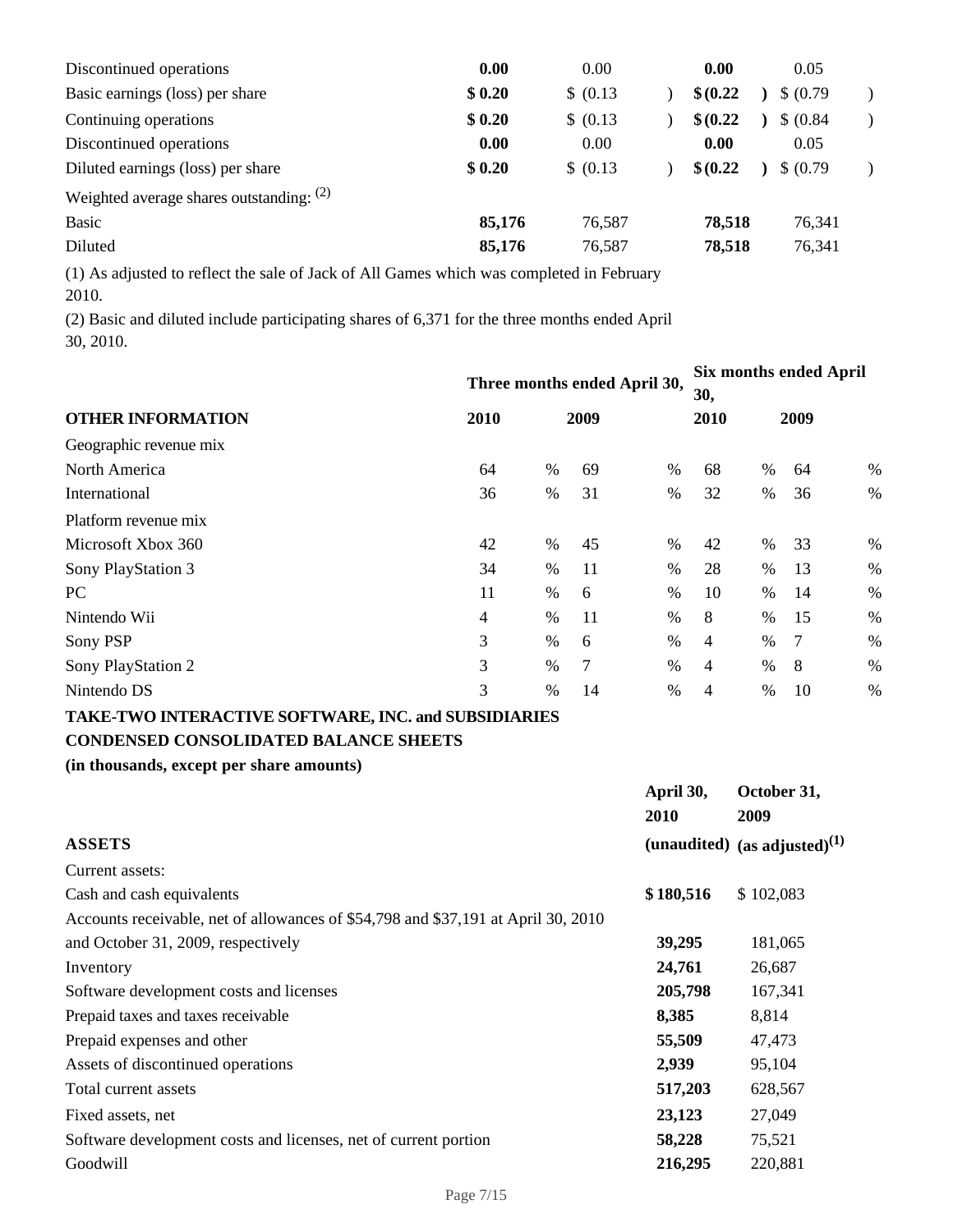| Other intangibles, net                                                             | 22,582                   | 23,224      |               |
|------------------------------------------------------------------------------------|--------------------------|-------------|---------------|
| Other assets                                                                       | 28,822                   | 31,886      |               |
| Total assets                                                                       | \$866,253                | \$1,007,128 |               |
| <b>LIABILITIES AND STOCKHOLDERS' EQUITY</b>                                        |                          |             |               |
| <b>Current liabilities:</b>                                                        |                          |             |               |
| Accounts payable                                                                   | \$34,939                 | \$114,379   |               |
| Accrued expenses and other current liabilities                                     | 167,071                  | 172,784     |               |
| Deferred revenue                                                                   | 13,125                   | 6,334       |               |
| Liabilities of discontinued operations                                             | 5,652                    | 60,796      |               |
| Total current liabilities                                                          | 220,787                  | 354,293     |               |
| Long-term debt                                                                     | 100,443                  | 97,063      |               |
| Income taxes payable                                                               | 7,977                    | 10,146      |               |
| <b>Total liabilities</b>                                                           | 329,207                  | 461,502     |               |
| Commitments and contingencies                                                      |                          |             |               |
| Stockholders' equity:                                                              |                          |             |               |
| Preferred stock, \$.01 par value, 5,000 shares authorized                          |                          |             |               |
| Common stock, \$.01 par value, 150,000 shares authorized; 83,979 and 81,925 shares |                          |             |               |
| issued and outstanding at April 30, 2010 and October 31, 2009, respectively        | 840                      | 819         |               |
| Additional paid-in capital                                                         | 677,774                  | 658,794     |               |
| Accumulated deficit                                                                | (139,295)                | (122, 179)  | $\mathcal{E}$ |
| Accumulated other comprehensive income (loss)                                      | (2,273)<br>$\rightarrow$ | 8,192       |               |
| Total stockholders' equity                                                         | 537,046                  | 545,626     |               |
| Total liabilities and stockholders' equity                                         | \$866,253                | \$1,007,128 |               |
| (1) As adjusted to reflect the following items:                                    |                          |             |               |

- the sale of Jack of All Games which was completed in February 2010;

- the retroactive adoption of new convertible debt accounting guidance; and

- the reclassification of certain prior year amounts to conform to current year presentation for comparative purposes.

#### **TAKE-TWO INTERACTIVE SOFTWARE, INC. and SUBSIDIARIES**

# **CONDENSED CONSOLIDATED STATEMENTS OF CASH FLOWS (Unaudited)**

**(in thousands)**

|                                                                                            | 2010                    | Six months ended April 30,<br>2009 |  |  |
|--------------------------------------------------------------------------------------------|-------------------------|------------------------------------|--|--|
|                                                                                            |                         | (as adjusted) $^{(1)}$             |  |  |
| <b>Operating activities:</b>                                                               |                         |                                    |  |  |
| Net loss                                                                                   | $$(17,116)$ $$(60,468)$ |                                    |  |  |
| Adjustments to reconcile net loss to net cash provided by (used for) operating activities: |                         |                                    |  |  |
| Amortization and impairment of software development costs and licenses                     | 55,209                  | 46,800                             |  |  |
| Depreciation and amortization                                                              | 7,791                   | 9,279                              |  |  |
| Loss (income) from discontinued operations                                                 | <b>210</b>              | (3,791)                            |  |  |
| Amortization and impairment of intellectual property                                       | 59                      | 419                                |  |  |
| Stock-based compensation                                                                   | 13,560                  | 11,500                             |  |  |
| Loss on sale of subsidiary                                                                 | 3,646                   | $\qquad \qquad -$                  |  |  |
| Deferred income taxes                                                                      | (4)                     | (144)                              |  |  |
| Gain on sale of discontinued operations, net of taxes                                      | (1, 407)                | $\overline{\phantom{a}}$           |  |  |
| Other, net                                                                                 | 5,256                   | (3,551)                            |  |  |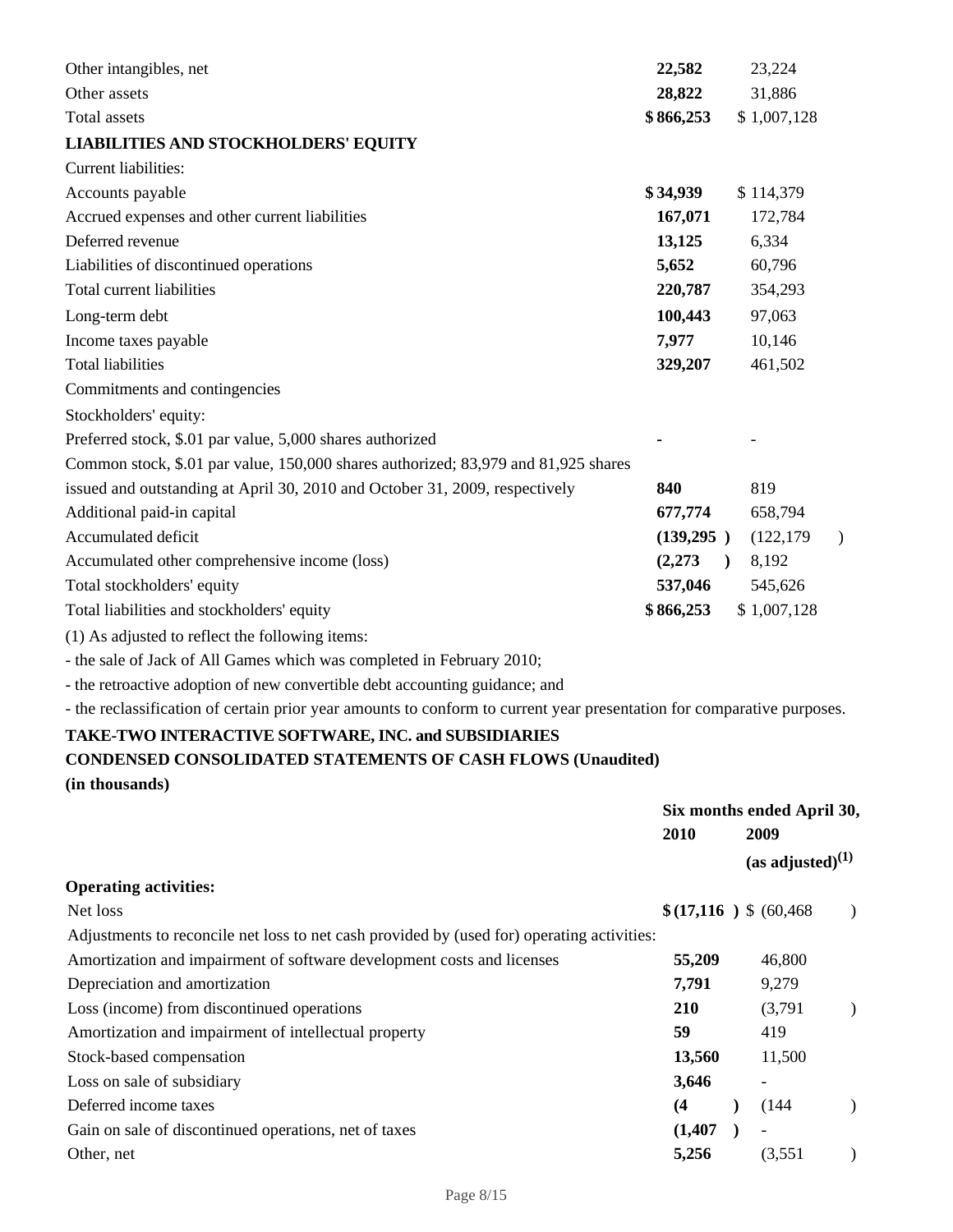Changes in assets and liabilities, net of effect from purchases of businesses:

| Accounts receivable                                                            | 141,770                  | 73,328     |               |
|--------------------------------------------------------------------------------|--------------------------|------------|---------------|
| Inventory                                                                      | 1,611                    | 13,767     |               |
| Software development costs and licenses                                        | (75,906)                 | (68, 514)  | $\lambda$     |
| Prepaid expenses, other current and other non-current assets                   | (9,159)<br>$\rightarrow$ | 4,444      |               |
| Deferred revenue                                                               | 6,791                    | (30, 354)  | $\mathcal{L}$ |
| Accounts payable, accrued expenses, income taxes payable and other liabilities | (92,291)                 | (98, 573)  | $\mathcal{L}$ |
| Net cash provided by discontinued operations                                   | 968                      | 13,114     |               |
| Net cash provided by (used for) operating activities                           | 40,988                   | (92, 744)  | $\mathcal{L}$ |
| <b>Investing activities:</b>                                                   |                          |            |               |
| Purchase of fixed assets                                                       | (3,743)                  | (5, 567)   |               |
| Cash received from sale of subsidiary                                          | 2,768                    |            |               |
| Net cash provided by sale of discontinued operations                           | 37,250                   |            |               |
| Payments in connection with business combinations, net of cash acquired        |                          | (500)      |               |
| Net cash provided by (used for) investing activities                           | 36,275                   | (6,067)    |               |
| <b>Financing activities:</b>                                                   |                          |            |               |
| Proceeds from exercise of employee stock options                               |                          | 4          |               |
| Net cash provided by financing activities                                      |                          | 4          |               |
| Effects of exchange rates on cash and cash equivalents                         | 1,170                    | (1,854)    |               |
| Net increase (decrease) in cash and cash equivalents                           | 78,433                   | (100, 661) | $\mathcal{L}$ |
| Cash and cash equivalents, beginning of year                                   | 102,083                  | 280,277    |               |
| Cash and cash equivalents, end of period                                       | \$180,516                | \$179,616  |               |
|                                                                                |                          |            |               |

(1) As adjusted to reflect the following items:

- the sale of Jack of All Games which was completed in February 2010;

- the retroactive adoption of new convertible debt accounting guidance; and

- the reclassification of certain prior year amounts to conform to current year presentation for comparative purposes.

# **TAKE-TWO INTERACTIVE SOFTWARE, INC. and SUBSIDIARIES**

## **CONDENSED CONSOLIDATED STATEMENTS OF OPERATIONS (Unaudited)**

**(in thousands, except per share amounts)**

#### **Non-GAAP Reconciling Items**

| <b>Three</b><br>months | Sale of<br>subsidiary    | Professional                    |                    |                          |                          | <b>Business</b> | Non-GAAP<br>three                      |  |
|------------------------|--------------------------|---------------------------------|--------------------|--------------------------|--------------------------|-----------------|----------------------------------------|--|
| ended<br>April 30,     | and                      | fees and                        | <b>Stock-based</b> |                          |                          |                 | months<br>April 30,                    |  |
| 2010                   | operations               | legal<br>matters                | compensation       | interest<br>expense      | tax<br>expense           | and related     | 2010                                   |  |
|                        |                          | $\mathsf S$ -                   | $\int$ -           | $\mathsf{\$}$ -          | $\mathcal{S}$ -          | $\uparrow$ -    | \$268,002                              |  |
|                        |                          |                                 |                    |                          |                          |                 |                                        |  |
| 77,225                 | $\overline{\phantom{a}}$ |                                 |                    |                          | $\overline{\phantom{a}}$ |                 | 77,225                                 |  |
|                        |                          |                                 |                    |                          |                          |                 |                                        |  |
| 40,509                 | $\overline{\phantom{0}}$ |                                 | (1,249)            | $\overline{\phantom{a}}$ |                          |                 | 39,260                                 |  |
|                        |                          | discontinued<br>$$268,002$ \$ - |                    |                          |                          |                 | Non-cash Non-cash reorganization ended |  |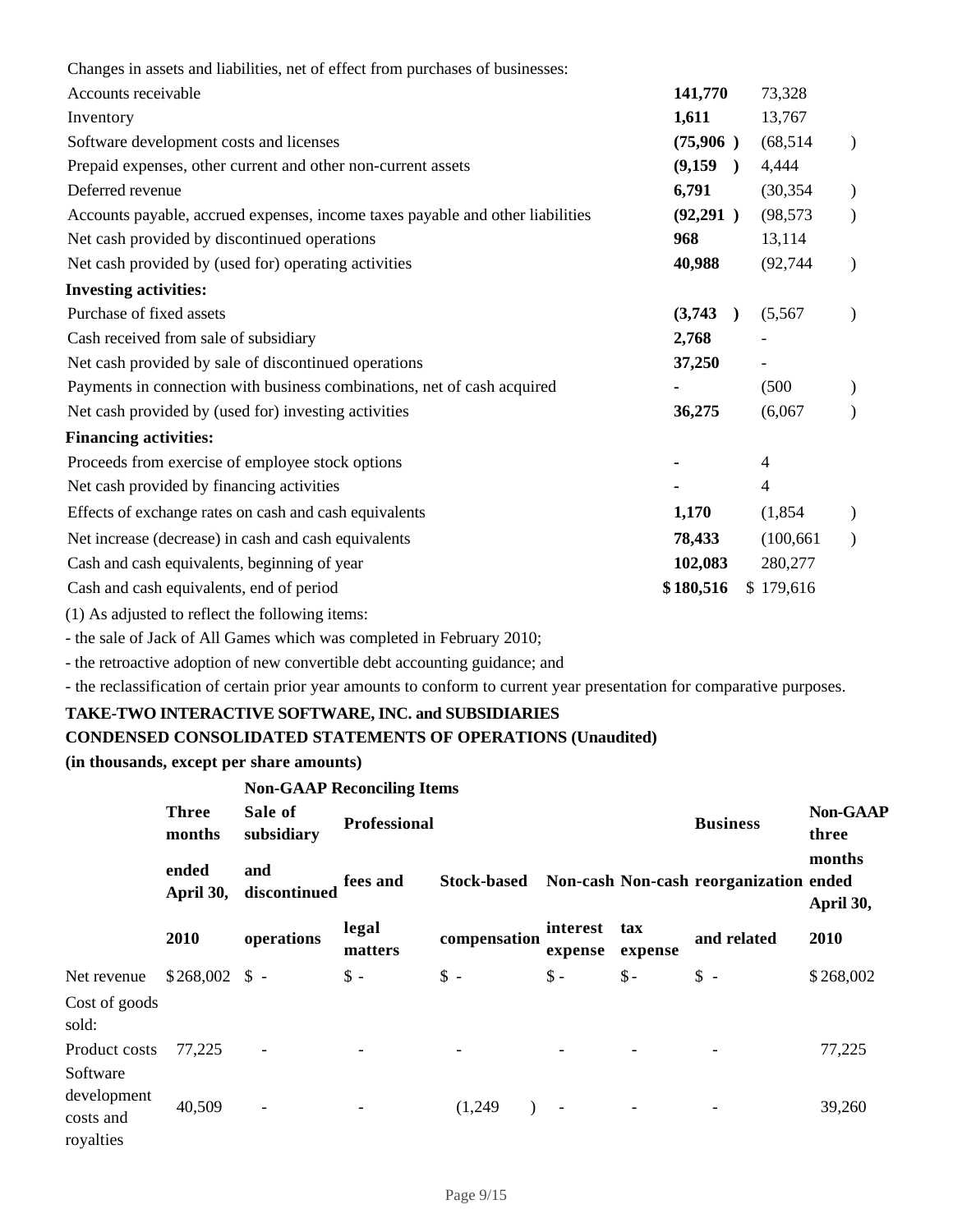| Internal<br>royalties                                              | 13,240   |           |                   |           |           |              |               |                          |         |         |                          |               | 13,240   |               |
|--------------------------------------------------------------------|----------|-----------|-------------------|-----------|-----------|--------------|---------------|--------------------------|---------|---------|--------------------------|---------------|----------|---------------|
| Licenses                                                           | 25,805   |           | $\overline{a}$    |           |           |              |               | $\qquad \qquad -$        |         |         | $\overline{a}$           |               | 25,805   |               |
| Total cost of<br>goods sold                                        | 156,779  |           | $\qquad \qquad -$ |           |           | (1,249)      | $\mathcal{E}$ | $\overline{\phantom{m}}$ |         |         | $\overline{a}$           |               | 155,530  |               |
| Gross profit                                                       | 111,223  |           | $\qquad \qquad -$ |           |           | 1,249        |               | ÷                        |         |         | $\overline{\phantom{0}}$ |               | 112,472  |               |
| Selling and<br>marketing                                           | 43,476   |           | $\overline{a}$    |           |           | (1,251)      | $\mathcal{E}$ | $\qquad \qquad -$        |         |         | (173)                    | $\mathcal{E}$ | 42,052   |               |
| General and<br>administrative                                      | 24,569   |           | $\overline{a}$    | 1,861     |           | (3,943)      | $\mathcal{L}$ | $\overline{a}$           |         |         | (1,048)                  | $\mathcal{E}$ | 21,439   |               |
| Research and<br>development                                        | 12,908   |           |                   |           |           | (680)        | $\mathcal{L}$ | $\overline{a}$           |         |         |                          |               | 12,228   |               |
| Depreciation<br>and<br>amortization                                | 3,632    |           |                   |           |           |              |               |                          |         |         |                          |               | 3,632    |               |
| Total<br>operating<br>expenses                                     | 84,585   |           |                   | 1,861     |           | (5,874)      | $\mathcal{E}$ | $\overline{a}$           |         |         | (1,221)                  | $\mathcal{L}$ | 79,351   |               |
| Income (loss)<br>from<br>operations                                | 26,638   |           |                   | (1, 861)  | $\lambda$ | 7,123        |               |                          |         |         | 1,221                    |               | 33,121   |               |
| Interest and<br>other, net<br>Income (loss)                        | (7,764)  |           | 3,646             |           |           |              |               | 1,717                    |         |         |                          |               | (2, 401) | $\mathcal{E}$ |
| from<br>continuing<br>operations<br>before income<br>taxes         | 18,874   |           | 3,646             | (1, 861)  | $\lambda$ | 7,123        |               | 1,717                    |         |         | 1,221                    |               | 30,720   |               |
| Provision<br>(benefit) for<br>income taxes<br>Income (loss)        | 1,958    |           |                   |           |           |              |               |                          |         | (3,181) |                          |               | (1,223)  | $\mathcal{E}$ |
| from<br>continuing<br>operations<br>Income (loss)                  | 16,916   |           | 3,646             | (1, 861)  | $\lambda$ | 7,123        |               | 1,717                    | 3,181   |         | 1,221                    |               | 31,943   |               |
| from<br>discontinued<br>operations,<br>net of taxes                | (158)    | $\lambda$ | 158               |           |           |              |               |                          |         |         |                          |               |          |               |
| Net income<br>$(\text{loss})$<br>Earnings<br>(loss) per<br>share:* | \$16,758 |           | \$ 3,804          | \$(1,861) |           | $)$ \$ 7,123 |               | \$1,717                  | \$3,181 |         | \$1,221                  |               | \$31,943 |               |
| <b>Basic earnings</b><br>(loss) per                                | \$0.20   |           | \$0.04            | \$ (0.02) |           | $)$ \$ 0.08  |               | \$0.02                   | \$0.04  |         | \$0.01                   |               | \$0.39   |               |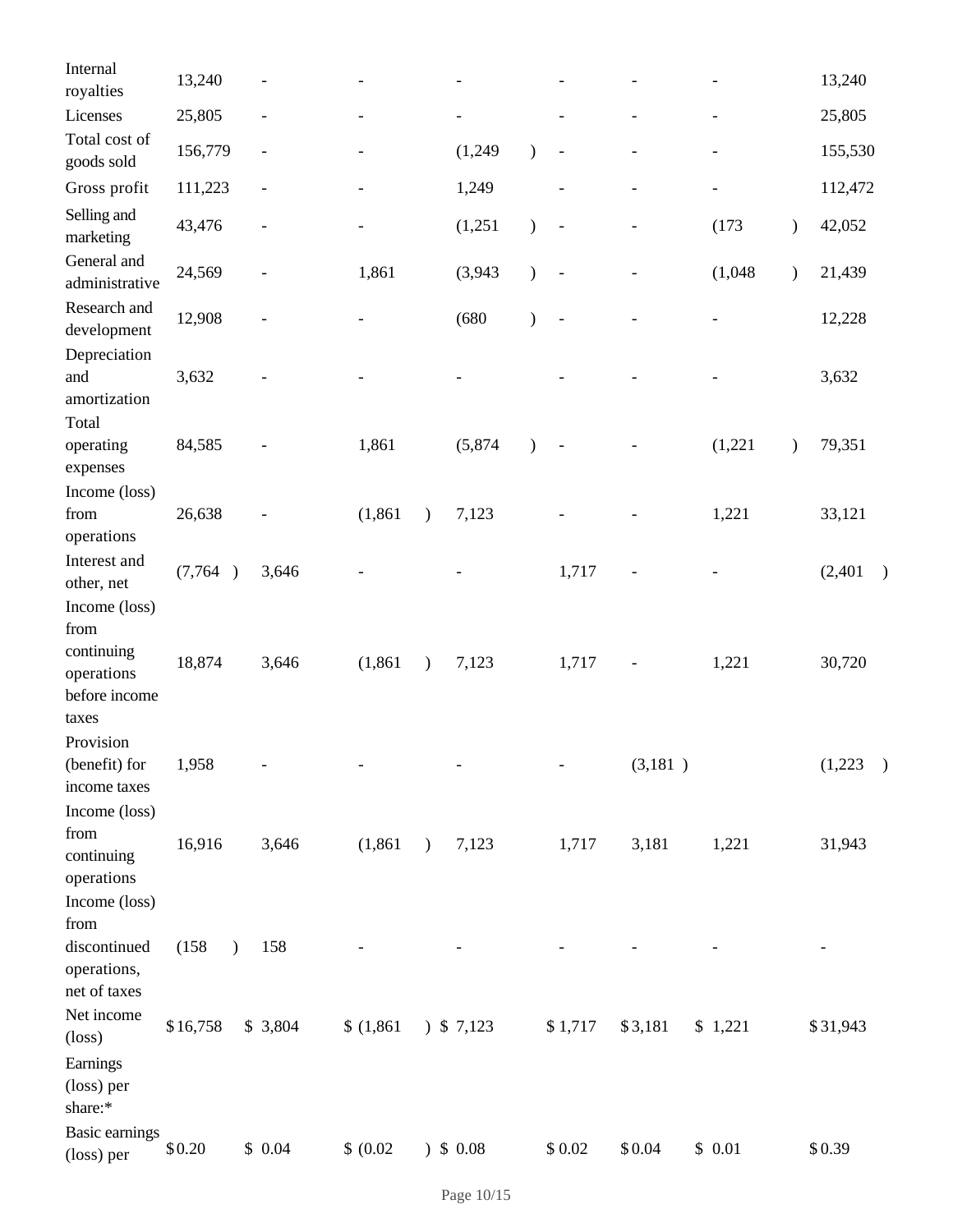| share                                                              |          |        |                    |  |                                   |                     |                    |         |                   |           |                       |
|--------------------------------------------------------------------|----------|--------|--------------------|--|-----------------------------------|---------------------|--------------------|---------|-------------------|-----------|-----------------------|
| Diluted<br>earnings                                                |          |        |                    |  |                                   |                     |                    |         |                   |           |                       |
| (loss) per<br>share                                                | \$0.20   | \$0.04 | \$ (0.02)          |  | $)$ \$ 0.07                       | \$0.02              | \$0.03             |         | \$0.01            |           | \$0.34                |
| Weighted                                                           |          |        |                    |  |                                   |                     |                    |         |                   |           |                       |
| average shares                                                     |          |        |                    |  |                                   |                     |                    |         |                   |           |                       |
| outstanding                                                        |          |        |                    |  |                                   |                     |                    |         |                   |           |                       |
| (1)<br><b>Basic</b>                                                | 85,176   | 85,176 | 85,176             |  | 85,176                            | 85,176              | 85,176             |         | 85,176            |           | 85,176                |
| Diluted                                                            | 85,176   | 98,103 | 98,103             |  | 98,103                            | 98,103              | 98,103             |         | 98,103            |           | 98,103                |
| <b>EBITDA:</b>                                                     |          |        |                    |  |                                   |                     |                    |         |                   |           |                       |
| Income (loss)                                                      |          |        |                    |  |                                   |                     |                    |         |                   |           |                       |
| from                                                               |          |        |                    |  |                                   |                     |                    |         |                   |           |                       |
| continuing<br>operations                                           | \$18,874 |        |                    |  |                                   |                     |                    |         |                   |           | \$30,720              |
| before income                                                      |          |        |                    |  |                                   |                     |                    |         |                   |           |                       |
| taxes                                                              |          |        |                    |  |                                   |                     |                    |         |                   |           |                       |
| Interest                                                           | 3,834    |        |                    |  |                                   |                     |                    |         |                   |           | 2,117                 |
| Depreciation<br>and                                                |          |        |                    |  |                                   |                     |                    |         |                   |           |                       |
| amortization                                                       | 3,632    |        |                    |  |                                   |                     |                    |         |                   |           | 3,632                 |
| <b>EBITDA</b>                                                      | \$26,340 |        |                    |  |                                   |                     |                    |         |                   |           | \$36,469              |
| Add:                                                               |          |        |                    |  |                                   |                     |                    |         |                   |           |                       |
| <b>Business</b>                                                    | 1,221    |        |                    |  |                                   |                     |                    |         |                   |           |                       |
| reorganization<br>and related                                      |          |        |                    |  |                                   |                     |                    |         |                   |           |                       |
| <b>Adjusted</b><br><b>EBITDA</b>                                   | \$27,561 |        |                    |  |                                   |                     |                    |         |                   |           | \$36,469              |
| *Earnings (loss) per share may not                                 |          |        |                    |  |                                   |                     |                    |         |                   |           |                       |
| add due to rounding                                                |          |        |                    |  |                                   |                     |                    |         |                   |           |                       |
| (1) Basic and diluted include participating shares of 6,371.       |          |        |                    |  |                                   |                     |                    |         |                   |           |                       |
| TAKE-TWO INTERACTIVE SOFTWARE, INC. and SUBSIDIARIES               |          |        |                    |  |                                   |                     |                    |         |                   |           |                       |
| <b>CONDENSED CONSOLIDATED STATEMENTS OF OPERATIONS (Unaudited)</b> |          |        |                    |  |                                   |                     |                    |         |                   |           |                       |
| (in thousands, except per share amounts)                           |          |        |                    |  |                                   |                     |                    |         |                   |           |                       |
|                                                                    |          |        | <b>Three</b>       |  | <b>Non-GAAP Reconciling Items</b> |                     |                    |         |                   |           |                       |
|                                                                    |          |        | months             |  |                                   | <b>Professional</b> |                    |         |                   |           | <b>Non-GAAP</b> three |
|                                                                    |          |        | ended April<br>30, |  | <b>Discontinued fees and</b>      |                     | <b>Stock-based</b> |         |                   | April 30, | months ended          |
|                                                                    |          |        | 2009               |  | operations                        | legal<br>matters    |                    |         | compensation 2009 |           |                       |
| Net revenue                                                        |          |        | \$174,250          |  | $\uparrow$ -                      | $\mathsf{\$}$ -     | $\frac{1}{2}$ -    |         |                   |           | \$174,250             |
| Cost of goods sold:                                                |          |        |                    |  |                                   |                     |                    |         |                   |           |                       |
| Product costs                                                      |          |        | 57,270             |  |                                   |                     |                    |         |                   |           | 57,270                |
| Software development costs and<br>royalties                        |          |        | 28,012             |  |                                   |                     |                    | (1,876) | $\mathcal{L}$     |           | 26,136                |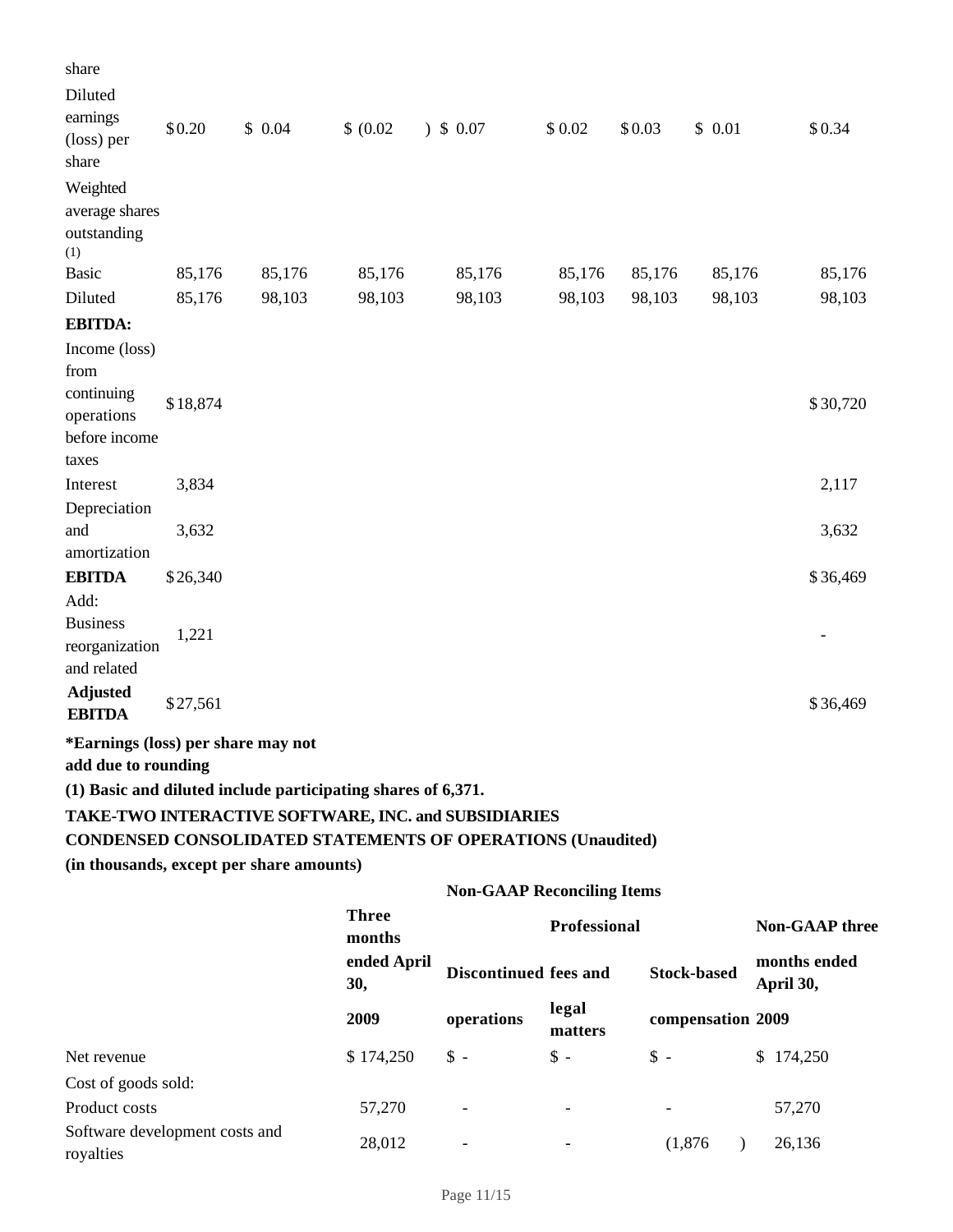| Cost of goods                                       |                      |                                                                    |                  |                |              |                    |                |                                        |                 |         |                 |               |               |                                  |               |
|-----------------------------------------------------|----------------------|--------------------------------------------------------------------|------------------|----------------|--------------|--------------------|----------------|----------------------------------------|-----------------|---------|-----------------|---------------|---------------|----------------------------------|---------------|
| Net revenue                                         | $$431,240$ \$ -      |                                                                    | $\mathsf{\$}$ -  |                | $\uparrow$ - |                    |                | $\mathsf{\$}$ -                        | $\mathsf{\$}$ - |         |                 |               |               | \$431,240                        |               |
|                                                     | 2010                 | operations                                                         | legal<br>matters |                |              | compensation       |                | interest<br>expense                    | tax             | expense | and related     |               |               | 2010                             |               |
|                                                     | ended<br>April 30,   | and<br>discontinued                                                | fees and         |                |              | <b>Stock-based</b> |                | Non-cash Non-cash reorganization ended |                 |         |                 |               |               | April 30,                        |               |
|                                                     | <b>Six</b><br>months | Sale of<br>subsidiary                                              | Professional     |                |              |                    |                |                                        |                 |         | <b>Business</b> |               |               | <b>Non-GAAP</b><br>six<br>months |               |
|                                                     |                      | <b>Non-GAAP Reconciling Items</b>                                  |                  |                |              |                    |                |                                        |                 |         |                 |               |               |                                  |               |
|                                                     |                      | (in thousands, except per share amounts)                           |                  |                |              |                    |                |                                        |                 |         |                 |               |               |                                  |               |
|                                                     |                      | <b>CONDENSED CONSOLIDATED STATEMENTS OF OPERATIONS (Unaudited)</b> |                  |                |              |                    |                |                                        |                 |         |                 |               |               |                                  |               |
|                                                     |                      | TAKE-TWO INTERACTIVE SOFTWARE, INC. and SUBSIDIARIES               |                  |                |              |                    |                |                                        |                 |         |                 |               |               |                                  |               |
|                                                     |                      | *Earnings (loss) per share may not add due to rounding             |                  |                |              |                    |                |                                        |                 |         |                 |               |               |                                  |               |
| <b>EBITDA</b>                                       |                      |                                                                    | \$ (9,941)       | $\lambda$      |              |                    |                |                                        |                 |         |                 |               | \$(2,779)     |                                  | $\lambda$     |
| Depreciation and amortization                       |                      |                                                                    | 4,497            |                |              |                    |                |                                        |                 |         |                 |               | 4,497         |                                  |               |
| Interest                                            |                      |                                                                    | 1,427            |                |              |                    |                |                                        |                 |         |                 |               | 1,427         |                                  |               |
| before income taxes                                 |                      |                                                                    | \$(15,865)       | $\lambda$      |              |                    |                |                                        |                 |         |                 |               | \$<br>(8,703) |                                  | $\lambda$     |
|                                                     |                      | Income (loss) from continuing operations                           |                  |                |              |                    |                |                                        |                 |         |                 |               |               |                                  |               |
| <b>EBITDA:</b>                                      |                      |                                                                    |                  |                |              |                    |                |                                        |                 |         |                 |               |               |                                  |               |
| Diluted                                             |                      |                                                                    | 76,587           |                |              | 76,587             |                | 76,587                                 |                 | 76,587  |                 |               | 76,587        |                                  |               |
| Weighted average shares outstanding<br><b>Basic</b> |                      |                                                                    | 76,587           |                |              | 76,587             |                | 76,587                                 |                 | 76,587  |                 |               | 76,587        |                                  |               |
| Diluted earnings (loss) per share                   |                      |                                                                    | \$ (0.13)        | 5 <sup>°</sup> |              | (0.00)             | 5 <sup>°</sup> | 0.02                                   |                 | \$0.07  |                 |               | \$<br>(0.04)  |                                  |               |
| Basic earnings (loss) per share                     |                      |                                                                    | \$ (0.13)        |                |              | \$ (0.00)          |                | 3, 0.02                                |                 | \$0.07  |                 |               | \$<br>(0.04)  |                                  |               |
| Earnings (loss) per share:*                         |                      |                                                                    |                  |                |              |                    |                |                                        |                 |         |                 |               |               |                                  |               |
| Net income (loss)                                   |                      |                                                                    | \$(10,080)       |                |              | $)$ \$ (331)       |                | 3, 1, 846                              |                 | \$5,316 |                 |               | \$<br>(3,249) |                                  | $\mathcal{)}$ |
| operations, net of taxes                            |                      |                                                                    |                  |                |              |                    |                |                                        |                 |         |                 |               |               |                                  |               |
| Income (loss) from discontinued                     |                      |                                                                    | 331              |                |              | (331)              | $\mathcal{E}$  |                                        |                 |         |                 |               |               |                                  |               |
|                                                     |                      | Income (loss) from continuing operations                           | (10, 411)        |                |              |                    |                | 1,846                                  |                 | 5,316   |                 |               | (3,249)       |                                  | $\mathcal{E}$ |
| Provision (benefit) for income taxes                |                      |                                                                    | (5, 454)         |                |              |                    |                |                                        |                 |         |                 |               | (5, 454)      |                                  |               |
| before income taxes                                 |                      | Income (loss) from continuing operations                           | (15, 865)        |                |              |                    |                | 1,846                                  |                 | 5,316   |                 |               | (8,703)       |                                  | $\mathcal{E}$ |
| Interest and other, net                             |                      |                                                                    | (1,513)          |                |              |                    |                |                                        |                 |         |                 |               | (1,513)       |                                  |               |
| Income (loss) from operations                       |                      |                                                                    | (14, 352)        |                |              |                    |                | 1,846                                  |                 | 5,316   |                 |               | (7,190)       |                                  |               |
| Total operating expenses                            |                      |                                                                    | 78,725           |                |              |                    |                | (1,846)                                | $\lambda$       | (3,440) |                 | $\lambda$     | 73,439        |                                  |               |
| Depreciation and amortization                       |                      |                                                                    | 4,497            |                |              |                    |                |                                        |                 |         |                 |               | 4,497         |                                  |               |
| Research and development                            |                      |                                                                    | 14,759           |                |              |                    |                |                                        |                 | (462)   |                 |               | 14,297        |                                  |               |
| General and administrative                          |                      |                                                                    | 29,897           |                |              |                    |                | (1,846)                                | $\lambda$       | (2,555) |                 |               | 25,496        |                                  |               |
| Selling and marketing                               |                      |                                                                    | 29,572           |                |              |                    |                |                                        |                 | (423)   |                 | $\mathcal{L}$ | 29,149        |                                  |               |
| Gross profit                                        |                      |                                                                    | 64,373           |                |              |                    |                |                                        |                 | 1,876   |                 |               | 66,249        |                                  |               |
| Total cost of goods sold                            |                      |                                                                    | 109,877          |                |              |                    |                |                                        |                 | (1,876) |                 | $\lambda$     | 108,001       |                                  |               |
| Licenses                                            |                      |                                                                    | 14,936           |                |              |                    |                |                                        |                 |         |                 |               | 14,936        |                                  |               |
| Internal royalties                                  |                      |                                                                    | 9,659            |                |              |                    |                |                                        |                 |         |                 |               | 9,659         |                                  |               |

sold: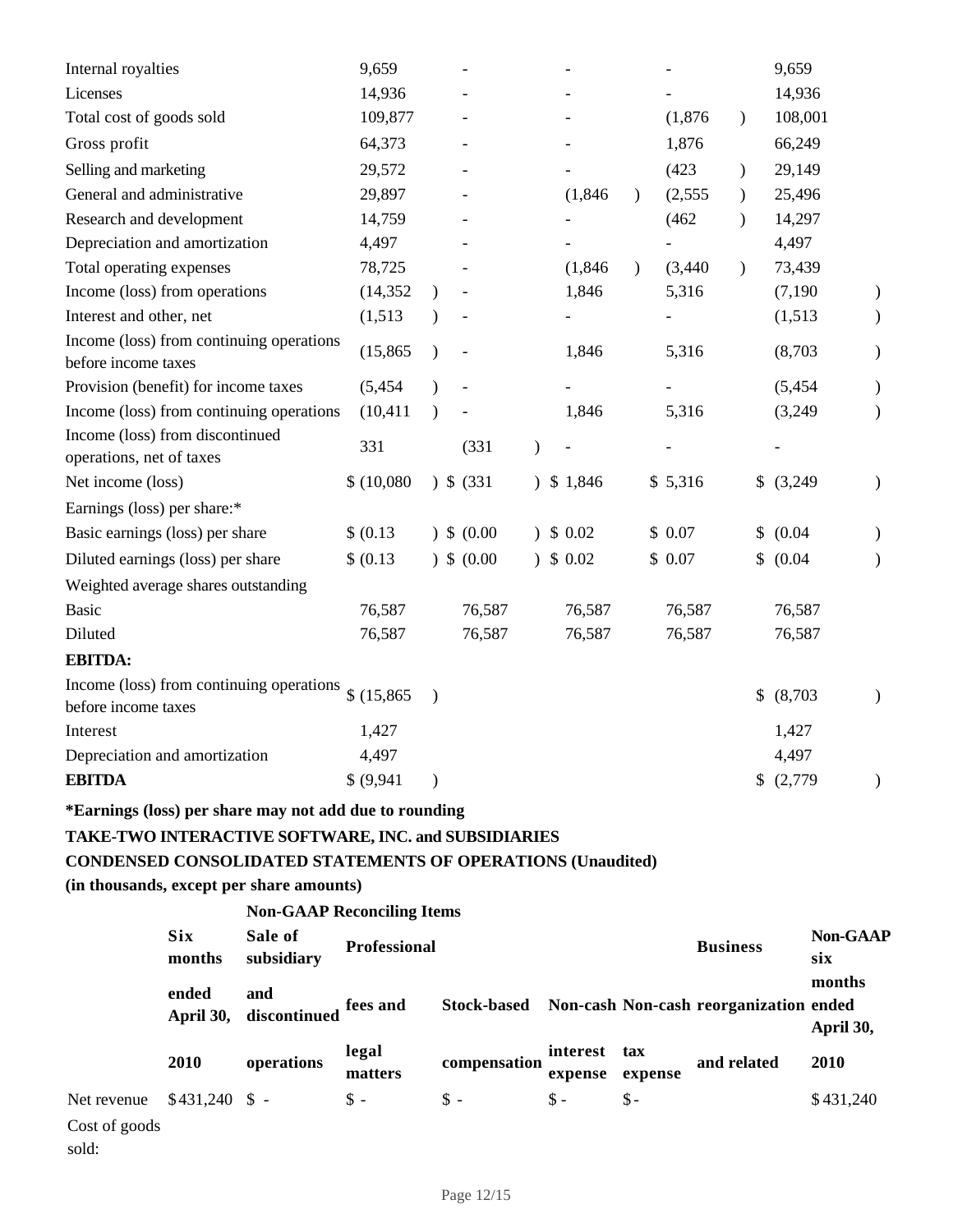| Product costs                                                               | 130,304                |                          |           |           |           |               |         |                          |                          |                        | 130,304 |
|-----------------------------------------------------------------------------|------------------------|--------------------------|-----------|-----------|-----------|---------------|---------|--------------------------|--------------------------|------------------------|---------|
| Software<br>development<br>costs and                                        | 77,839                 |                          |           |           | (2,919)   | $\mathcal{E}$ | ÷,      |                          |                          |                        | 74,920  |
| royalties<br>Internal<br>royalties                                          | 15,358                 |                          |           |           |           |               |         |                          |                          |                        | 15,358  |
| Licenses                                                                    | 33,636                 |                          |           |           |           |               |         |                          |                          |                        | 33,636  |
| Total cost of<br>goods sold                                                 | 257,137                | $\overline{a}$           |           |           | (2,919)   | $\mathcal{E}$ | ÷       |                          |                          |                        | 254,218 |
| Gross profit                                                                | 174,103                | $\overline{\phantom{a}}$ |           |           | 2,919     |               |         | $\overline{\phantom{a}}$ |                          |                        | 177,022 |
| Selling and<br>marketing                                                    | 84,570                 | $\overline{a}$           |           |           | (1,967)   | $\mathcal{E}$ | ÷       |                          | (173)                    | $\mathcal{C}^{\prime}$ | 82,430  |
| General and<br>administrative                                               | 53,264                 |                          | 1,179     |           | (6, 550)  | $\lambda$     | ÷,      |                          | (1,048)                  | $\mathcal{E}$          | 46,845  |
| Research and<br>development                                                 | 28,363                 |                          |           |           | (2, 124)  | $\mathcal{E}$ | ÷       |                          |                          |                        | 26,239  |
| Depreciation<br>and<br>amortization                                         | 7,791                  |                          |           |           |           |               |         |                          |                          |                        | 7,791   |
| Total<br>operating<br>expenses                                              | 173,988                |                          | 1,179     |           | (10, 641) | $\mathcal{E}$ |         |                          | (1,221)                  | $\mathcal{E}$          | 163,305 |
| Income (loss)<br>from<br>operations                                         | 115                    |                          | (1, 179)  | $\lambda$ | 13,560    |               |         |                          | 1,221                    |                        | 13,717  |
| Interest and<br>other, net                                                  | (12,577)               | 3,646                    |           |           |           |               | 3,380   |                          |                          |                        | (5,551) |
| Income (loss)<br>from<br>continuing<br>operations<br>before income<br>taxes | (12, 462)              | 3,646                    | (1,179)   | $\lambda$ | 13,560    |               | 3,380   | $\overline{\phantom{a}}$ | 1,221                    |                        | 8,166   |
| Provision<br>(benefit) for<br>income taxes<br>Income (loss)                 | 4,444                  |                          |           |           |           |               |         | (3,826)                  | $\overline{\phantom{0}}$ |                        | 618     |
| from<br>continuing<br>operations<br>Income (loss)                           | (16,906)               | 3,646                    | (1,179)   | $\lambda$ | 13,560    |               | 3,380   | 3,826                    | 1,221                    |                        | 7,548   |
| from<br>discontinued<br>operations,<br>net of taxes                         | (210)<br>$\mathcal{E}$ | 210                      |           |           |           |               |         |                          |                          |                        |         |
| Net income<br>$(\text{loss})$                                               | $$(17,116)$ \$ 3,856   |                          | \$(1,179) |           | 3,560     |               | \$3,380 | \$3,826                  | \$1,221                  |                        | \$7,548 |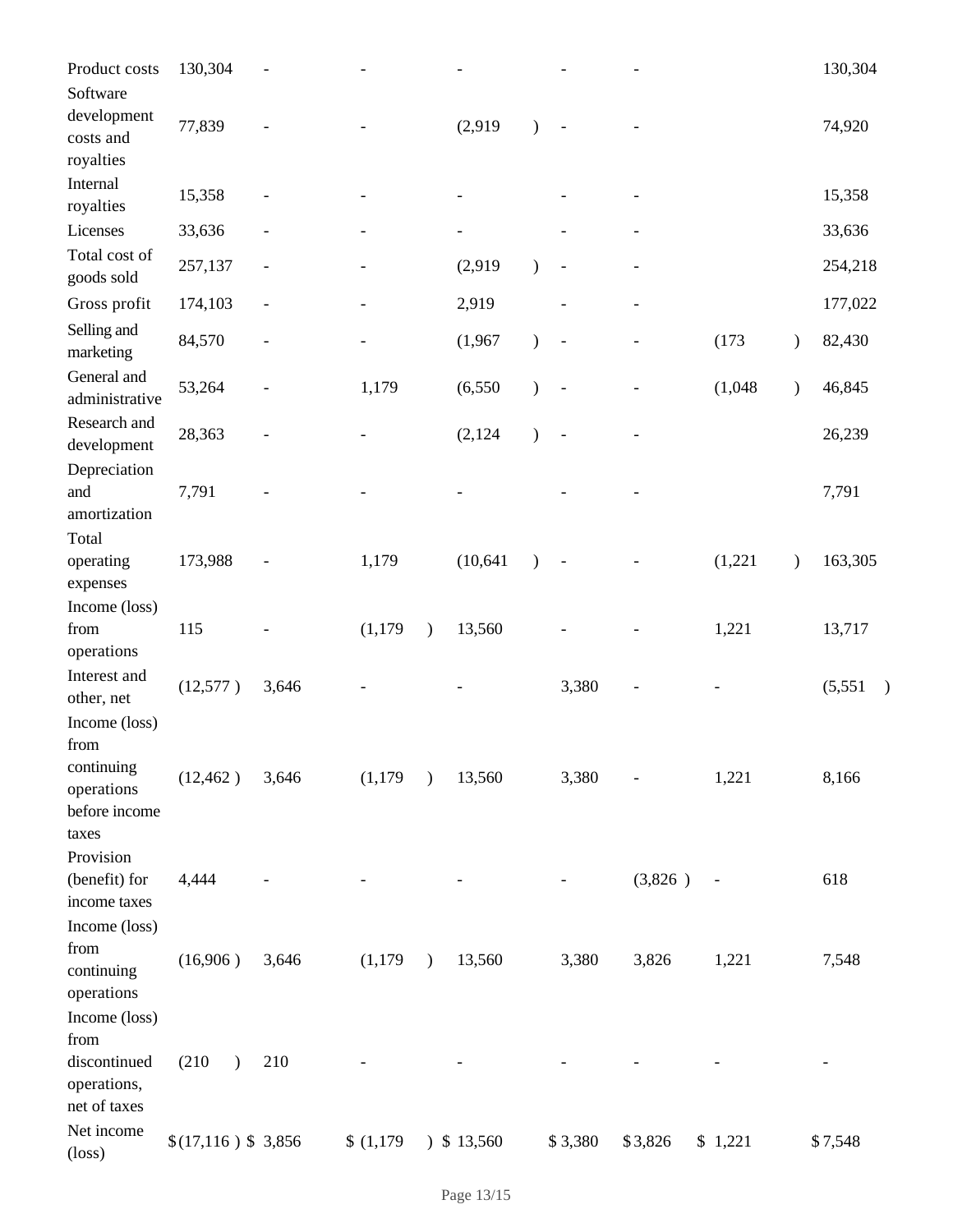| Earnings                                      |            |          |           |             |        |        |        |          |
|-----------------------------------------------|------------|----------|-----------|-------------|--------|--------|--------|----------|
| (loss) per                                    |            |          |           |             |        |        |        |          |
| share:*                                       |            |          |           |             |        |        |        |          |
| <b>Basic earnings</b><br>(loss) per           | \$(0.22)   | ) \$0.05 | \$ (0.01) | $)$ \$ 0.16 | \$0.04 | \$0.05 | \$0.01 | \$0.09   |
| share                                         |            |          |           |             |        |        |        |          |
| Diluted                                       |            |          |           |             |        |        |        |          |
| earnings                                      | \$(0.22)   | ) \$0.05 | \$ (0.01) | ) \$0.16    | \$0.04 | \$0.05 | \$0.01 | \$0.09   |
| (loss) per                                    |            |          |           |             |        |        |        |          |
| share                                         |            |          |           |             |        |        |        |          |
| Weighted                                      |            |          |           |             |        |        |        |          |
| average shares<br>outstanding                 |            |          |           |             |        |        |        |          |
| (1)                                           |            |          |           |             |        |        |        |          |
| <b>Basic</b>                                  | 78,518     | 84,573   | 84,573    | 84,573      | 84,573 | 84,573 | 84,573 | 84,573   |
| Diluted                                       | 78,518     | 84,573   | 84,573    | 84,573      | 84,573 | 84,573 | 84,573 | 84,573   |
| <b>EBITDA:</b>                                |            |          |           |             |        |        |        |          |
| Income (loss)                                 |            |          |           |             |        |        |        |          |
| from                                          |            |          |           |             |        |        |        |          |
| continuing<br>operations                      | \$(12,462) |          |           |             |        |        |        | \$8,166  |
| before income                                 |            |          |           |             |        |        |        |          |
| taxes                                         |            |          |           |             |        |        |        |          |
| Interest                                      | 7,743      |          |           |             |        |        |        | 4,363    |
| Depreciation                                  |            |          |           |             |        |        |        |          |
| and<br>amortization                           | 7,791      |          |           |             |        |        |        | 7,791    |
| <b>EBITDA</b>                                 | \$3,072    |          |           |             |        |        |        | \$20,320 |
| Add:                                          |            |          |           |             |        |        |        |          |
| <b>Business</b>                               |            |          |           |             |        |        |        |          |
| reorganization                                | 1,221      |          |           |             |        |        |        |          |
| and related                                   |            |          |           |             |        |        |        |          |
| <b>Adjusted</b><br><b>EBITDA</b>              | \$4,293    |          |           |             |        |        |        | \$20,320 |
| *Earnings (loss) per share may not add due to |            |          |           |             |        |        |        |          |
| rounding                                      |            |          |           |             |        |        |        |          |

**(1) Basic and diluted include participating shares of 6,055.**

# **TAKE-TWO INTERACTIVE SOFTWARE, INC. and SUBSIDIARIES**

**CONDENSED CONSOLIDATED STATEMENTS OF OPERATIONS (Unaudited)**

#### **(in thousands, except per share amounts)**

# **Non-GAAP Reconciling Items**

|             | Six months         |                              | <b>Professional</b> |                    | <b>Non-GAAP</b> six       |  |  |
|-------------|--------------------|------------------------------|---------------------|--------------------|---------------------------|--|--|
|             | ended April<br>30, | <b>Discontinued fees and</b> |                     | <b>Stock-based</b> | months ended<br>April 30, |  |  |
|             | 2009               | operations                   | legal<br>matters    | compensation 2009  |                           |  |  |
| Net revenue | \$323,601          | $S -$                        | $S -$               | $S -$              | \$ 323,601                |  |  |